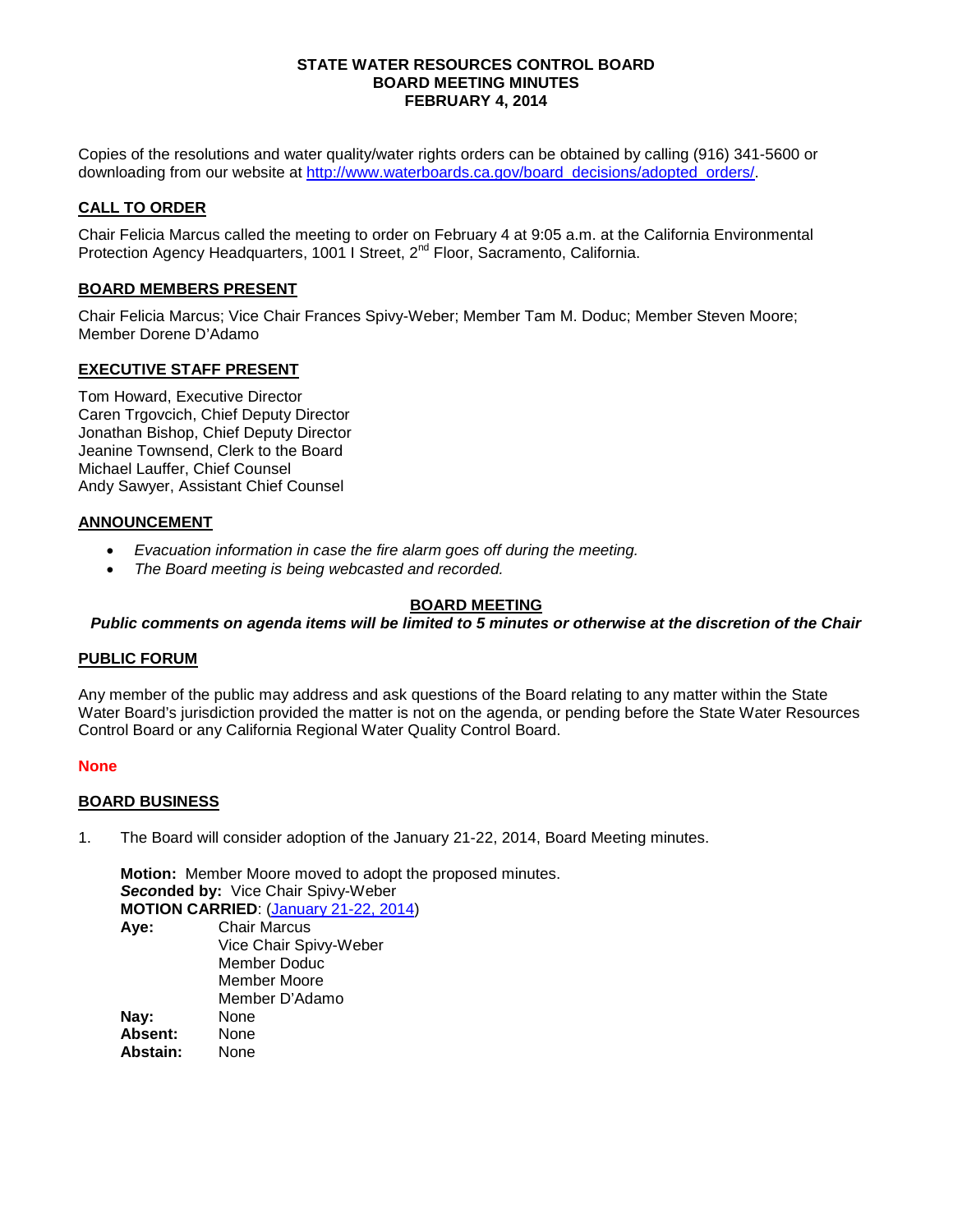## 2. Board Member Report.

## *Board Member Moore*

- *Toured the South San Francisco Bay Salt Pond Restoration in San Jose and the Bear Island Restoration in Redwood City along with San Francisco Bay Regional Water Board's Chair Terry Young and Executive Officer Bruce Wolfe, and the Refuge Manager of the San Francisco Bay Wildlife Refuge.*
- *Spoke at a Dedication Ceremony in Santa Barbara for a Stormwater Infiltration Project at four of the city's parks using permeable pavement as a low impact development technique.*
- *Attended the North Coast Regional Water Board Meeting where they gave the Executive Officer's Water Quality Stewardship Award to Gualala Watershed Council for their work promoting restoration and attaining TMDL load allocations for sediment in the Gualala River Watershed.*
- *Spoke at the Bay Area Clean Water Agencies Annual Meeting about the Governor's proposed Drinking Water Reorganization.*

## *Board Member Doduc*

 *Last week a group from the California Council for Environmental and Economic Balance through their Water Quality Task Force met and brought up recommendations to the California Environmental Dialogue that would include a broader group of representations to focus on issues of stormwater and managing stormwater as a resource that would achieve multi-benefits both in terms of water quality and long term water supply sustainability.* 

## *Board Member D'Adamo*

- *She and Tam, along with staff, visited with John Herrick on a South Delta Tour.*
- *Attended a Santa Ana Regional Water Board Workshop. The main focus was to revise the salt management plan for the Santa Ana region specifically and to incorporate our Onsite Wastewater Treatment System policy and to update and revise the Nitrogen TDS Assimilative Capacity and Wastewater Reclamation.*
- *Attended the last of the California Department of Food and Agriculture's stakeholder meetings in Modesto.*

## *Vice Chair Spivy-Weber*

- *Attended the Colorado River Basin's Board Meeting which emphasized a report from the Department of Water Resources on Integrated Regional Water Management.*
- *Los Angeles Regional Water Board had a planning meeting day where they received reports on activities that staff are doing.*
- *Informed staff that the Board Chairs have a conference call once a month where they all check in and all Board Members get together at least once a year to make sure that they are all aware of what is happening regionally and statewide.*

# *Chair Marcus*

- *Clean Water Action plan has been finalized and posted.*
- *Mark Cowin, Director of the Department of Water Resources (DWR), announced a Zero Allocation for the State Water Project while Tom Howard granted a Temporary Urgency Change Order in response to a petition from DWR in the project with concurrence by the state and federal fish agencies to adjust implantation of our water quality standards in response to the drought.*
- *Attended a Symposium between Australia and United States to see what Australian's went through during their drought. They're an instructive model since they experienced a drought for so long.*
- *She and Gary Bardini (Department of Water Resources) spoke at a High Tech Business Conference to educate people on California water.*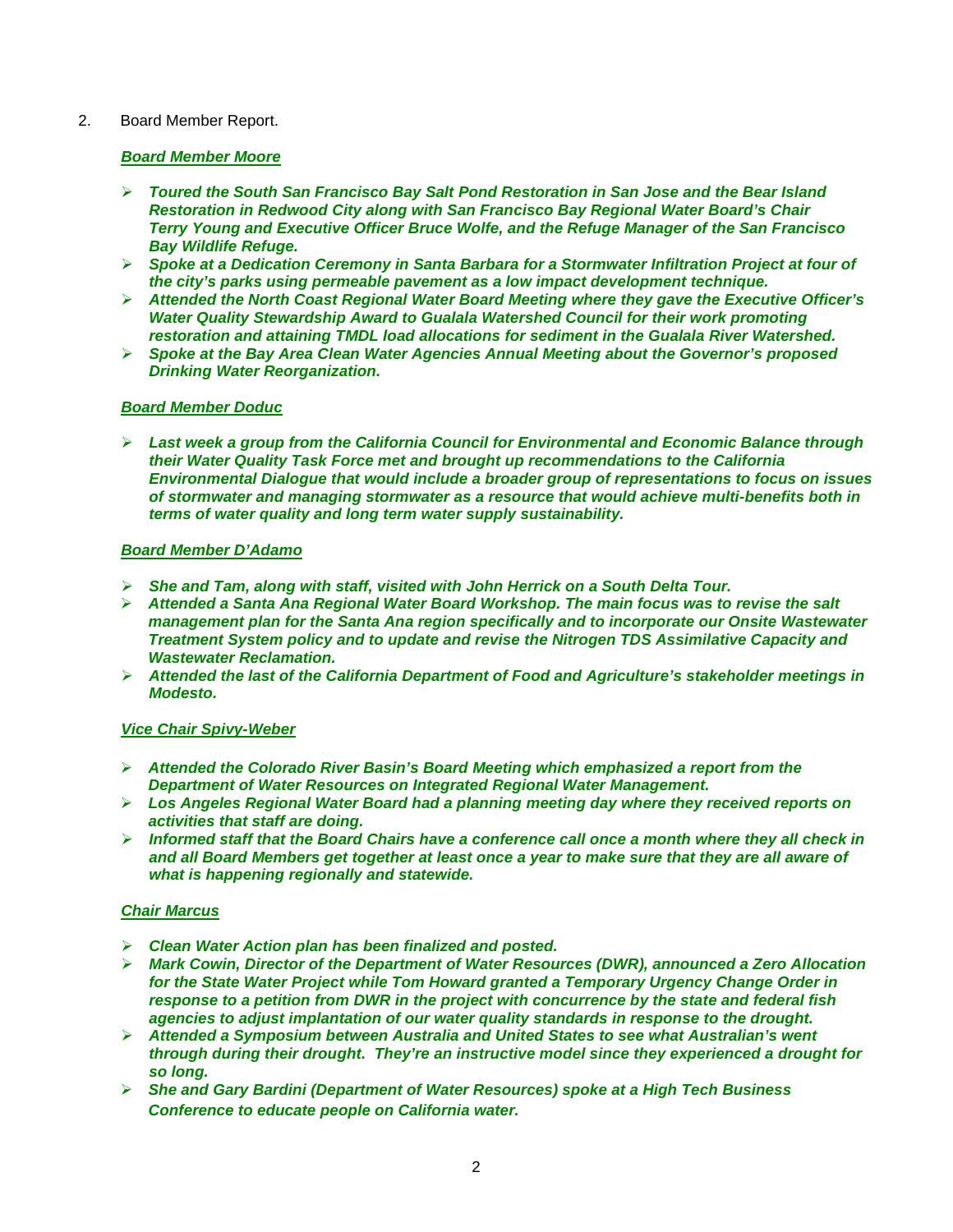## **UNCONTESTED ITEMS\* (3-4)**

\*3. Consideration of a proposed Resolution [authorizing the Executive Director or Designee to apply for, accept,](http://www.waterboards.ca.gov/board_info/agendas/2014/feb/020414_3.pdf)  [and/or amend a federal Clean Water Act section 205\(j\) grant.](http://www.waterboards.ca.gov/board_info/agendas/2014/feb/020414_3.pdf)

**Motion:** Member Doduc moved to adopt the proposed Resolution. *Seco***nded by:** Member D'Adamo **MOTION CARRIED:** (**Resolution No. 2014-0006**)<br>**Aye:** Chair Marcus **Aye:** Chair Marcus Vice Chair Spivy-Weber Member Doduc Member Moore Member D'Adamo **Nay:** None<br> **Absent:** None **Absent:** None Abstain:

\*4. Consideration of a proposed Resolution to amend and add funds to an existing contract between the State Water Board and ICF Jones & Stokes supporting the review and update of the Bay-Delta Water Quality [Control Plan.](http://www.waterboards.ca.gov/board_info/agendas/2014/feb/020414_4.pdf) (*Staff Presenting: Larry Lindsay, Diane Riddle & Erin Mahaney)*

**This Item was moved from the Uncontested Items.**

**Motion:** Member D'Adamo moved to adopt the proposed Resolution. *Seco***nded by:** Member Moore **MOTION CARRIED**: [\(Resolution No. 2014-0007\)](http://www.waterboards.ca.gov/board_decisions/adopted_orders/resolutions/2014/rs2014_0007.pdf) **Aye:** Chair Marcus Vice Chair Spivy-Weber Member Doduc Member Moore Member D'Adamo **Nay:** None<br> **Absent:** None **Absent:** None Abstain:

# *Commenters*

*Tim O'Laughlin, San Joaquin Tributaries Authority Bob Wright, Friends of the Rive, Environmental Water Caucus*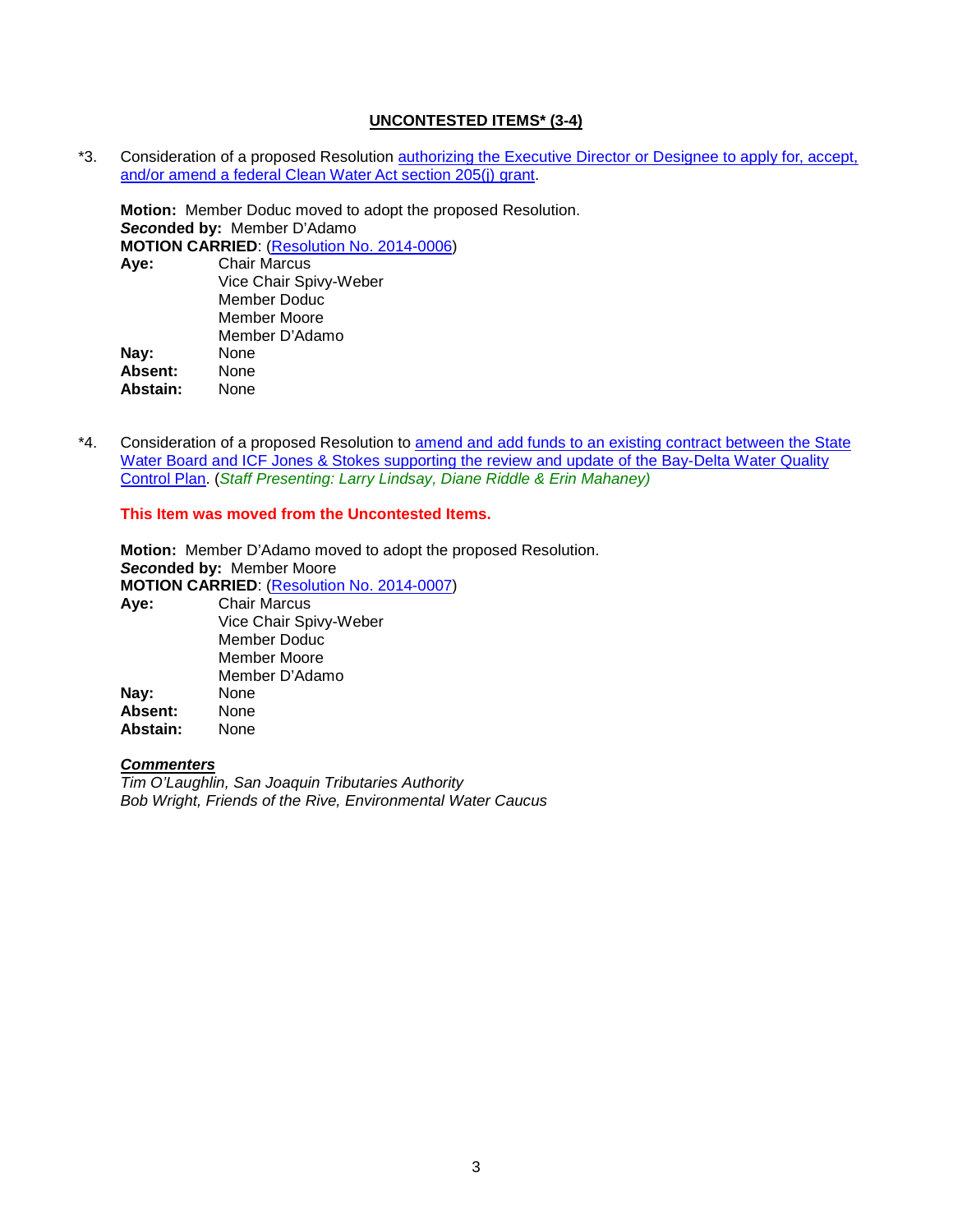## **CENTRAL COAST REGIONAL WATER BOARD**

- 5. Consideration of a proposed Resolution approving an [amendment to the Water Quality Control Plan for the](http://www.waterboards.ca.gov/board_info/agendas/2014/feb/020414_5.pdf)  [Central Coastal Basin to adopt total maximum daily loads for nitrogen compounds and orthophosphate in the](http://www.waterboards.ca.gov/board_info/agendas/2014/feb/020414_5.pdf)  [lower Salinas River and Reclamation Canal Basin, and the Moro Cojo Slough Subwatershed](http://www.waterboards.ca.gov/board_info/agendas/2014/feb/020414_5.pdf)*. [\(Written](http://www.waterboards.ca.gov/waterrights/water_issues/programs/hearings/salinas_nutrients/comments101413.shtml)  [comments](http://www.waterboards.ca.gov/waterrights/water_issues/programs/hearings/salinas_nutrients/comments101413.shtml) were due on October 14, 2013 by 12 noon.) [\(Staff Presentation\)](http://www.waterboards.ca.gov/board_info/minutes/2014/feb/020414_5_staffpres.pdf) (Staff Presenting: Christopher Rose, Pete Osmolovsky, Larry Harlan & Jessica Jahr)*
	- [Response to Comments](http://www.waterboards.ca.gov/board_info/agendas/2014/feb/rtc_salinas_nutrients.pdf)

**Motion:** Vice Chair Spivy-Weber moved to adopt the proposed Resolution. *Seco***nded by:** Member Doduc **MOTION CARRIED**: [\(Resolution No. 2014-0008\)](http://www.waterboards.ca.gov/board_decisions/adopted_orders/resolutions/2014/rs2014_0008.pdf) **Aye:** Chair Marcus

|                | Vice Chair Spivy-Weber |
|----------------|------------------------|
|                | <b>Member Doduc</b>    |
|                | Member Moore           |
|                | Member D'Adamo         |
| Nay:           | None                   |
| <b>Absent:</b> | None                   |
| Abstain:       | None                   |
|                |                        |

#### *Commenters*

*Gail Delihant, Western Growers Association Danny Merkley, California Farm Bureau*

- 6. Consideration of a proposed Resolution approving an [amendment to the Water Quality Control Plan for the](http://www.waterboards.ca.gov/board_info/agendas/2014/feb/020414_6.pdf)  [Central Coastal Basin to adopt total maximum daily loads for nitrogen compounds and orthophosphate in the](http://www.waterboards.ca.gov/board_info/agendas/2014/feb/020414_6.pdf)  [lower Santa Maria River watershed and tributaries to Oso Flaco Lake.](http://www.waterboards.ca.gov/board_info/agendas/2014/feb/020414_6.pdf) *[\(Written comments](http://www.waterboards.ca.gov/waterrights/water_issues/programs/hearings/santamaria_nutrients/comments101413%20-%20Copy.shtml) were due on October 14, 2013 by 12 noon.) [\(Staff Presentation\)](http://www.waterboards.ca.gov/board_info/minutes/2014/feb/020414_6_staffpres.pdf) (Staff Presenting: Christopher Rose, Pete Osmolovsky, Larry Harlan & Jessica Jahr)*
	- [Response to Comments](http://www.waterboards.ca.gov/board_info/agendas/2014/feb/rtc_r3_santamaria.pdf)

**Motion:** Vice-Chair Spivy-Weber moved to adopt the proposed Resolution. *Seco***nded by:** Member Doduc **MOTION CARRIED**: [\(Resolution No. 2014-0009\)](http://www.waterboards.ca.gov/board_decisions/adopted_orders/resolutions/2014/rs2014_0009.pdf) **Aye:** Chair Marcus Vice Chair Spivy-Weber Member Doduc Member Moore Member D'Adamo **Nay:** None<br> **Absent:** None **Absent:** None

# *Commenters*

Abstain:

*Gail Delihant, Western Growers Association Steve Kahn, City of Santa Maria*